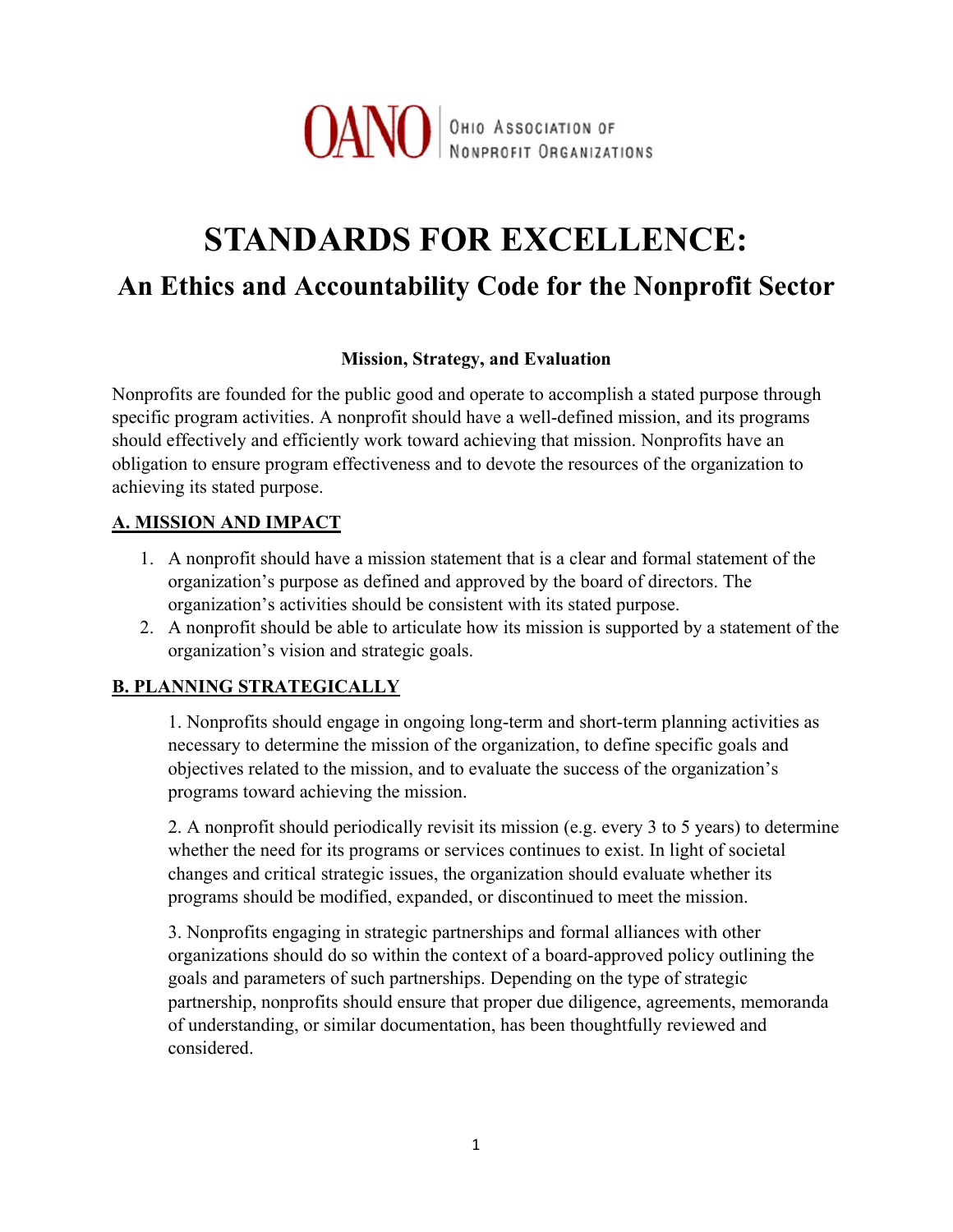#### **C. ORGANIZATIONAL EVALUATION**

1. A nonprofit should engage in organizational evaluation to ensure that all financial resources and human capital are being used in line with fulfilling its mission.

#### **D. PROGRAM EVALUATION**

1. A nonprofit should have defined, cost-effective procedures for evaluating, both qualitatively and quantitatively, its programs and projects in relation to its mission. These procedures should address programmatic efficiency and effectiveness, outcomes for program participants, and the relationships of these outcomes to the cost of achieving them. Evaluations should include input from program participants, and should monitor the satisfaction of participants.

2. Evaluations should be candid, and should be used by leadership to strengthen the organization's effectiveness, and, when necessary, be used to make programmatic changes.

#### **Leadership: Board, Staff, and Volunteers**

Nonprofits depend upon strong leadership to successfully enact their missions and programs. Effective leadership consists of a balance between governance and management, each of which play an essential role. Understanding and negotiating these shared and complex elements of leadership is essential to the organization's success. A nonprofit's employees and volunteers are fundamental to its ability to achieve its mission.

Board members are in a position of trust to ensure that resources are used to carry out the mission of the organization. An organization's board leadership should consist of volunteers who are committed to the mission and who demonstrate an understanding of the community served. An effective nonprofit board should determine the mission of the organization, establish management policies and procedures, assure that adequate human and financial resources are available, and actively monitor the organization's allocation of resources to effectively and efficiently fulfill its mission.

Nonprofits also have executive leadership which carries out the day-to-day operations of the organization, ensures financial and organizational sustainability, and provides adequate information to the board of directors. An organization's human resource policies should address both paid employees and volunteers and should be fair, establish clear expectations, and provide meaningful and effective performance evaluation.

# **A. LEADERSHIP AND GOVERNANCE**

#### **(1) GOVERNANCE AND FIDICUARY RESPONSIBILITY**

1. (a) The board should be composed of individuals who are personally committed to the mission of the organization and who understand their role as fiduciaries in performing the legal duties of a governing body.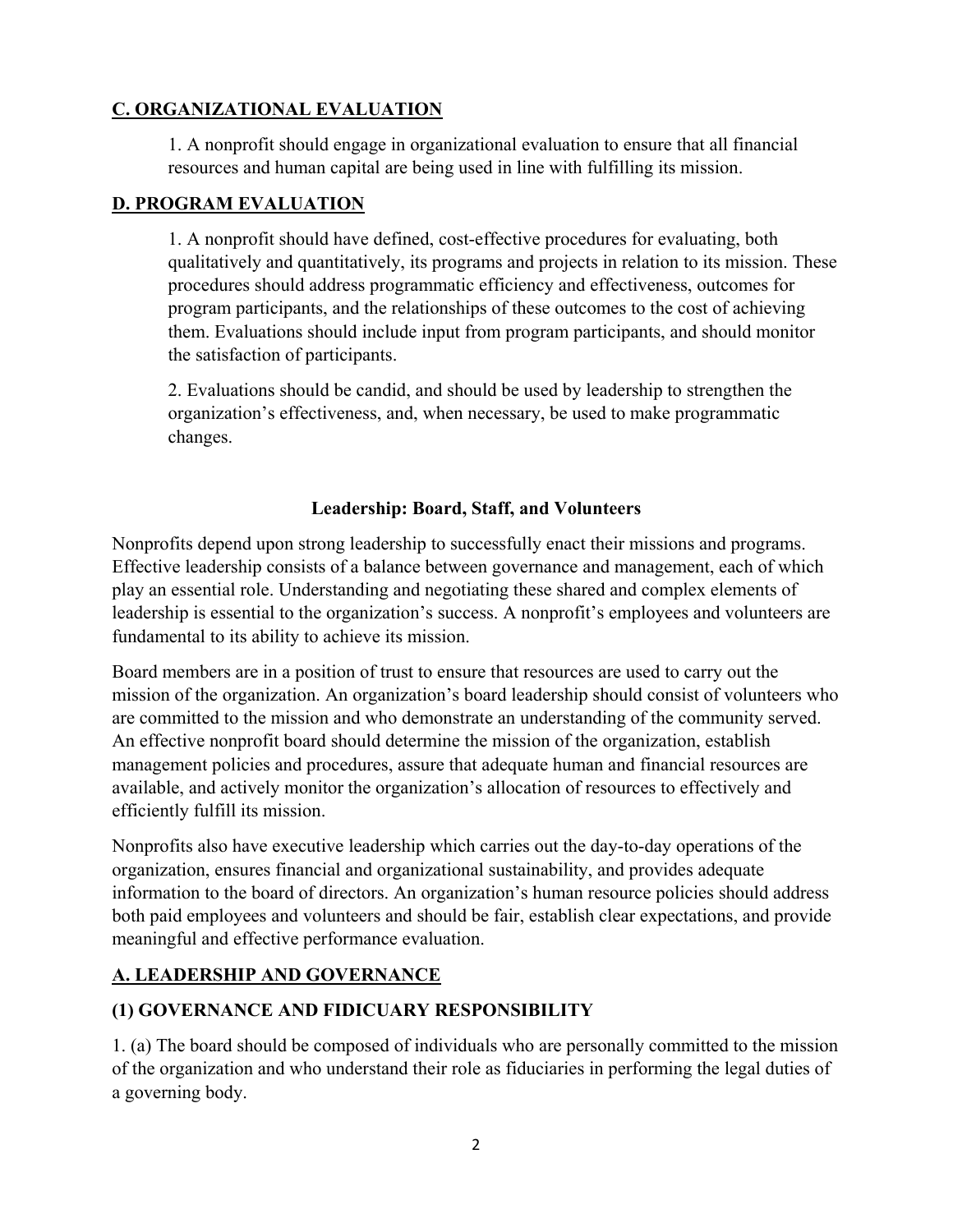(b) Board members should understand their duties of loyalty, care, compliance and fiscal accountability.

(c) The board should establish and periodically review the bylaws and policies to ensure the effective governance and management of the organization

## **(2) EXECUTIVE SUPERVISION, PERFORMANCE, AND COMPENSATION**

2. (a) The board should appoint the chief executive, set the executive's compensation, and annually evaluate the executive's performance. In cases where a designated committee performs one of these responsibilities, the decision should be ratified by the full board.

(b) The board is responsible for supporting the functions of the executive, granting sufficient authority, and helping to ensure his or her success in managing the organization.

#### **(3) BOARD EFFECTIVENESS**

3. (a) The board is responsible for its own operations, including periodic (i.e., at least once every two years) evaluation of its own performance.

(b) The board should have stated performance expectations and hold board members accountable for attendance at meetings, participation in fundraising activities, committee service, and involvement in program activities.

(c) The board should establish a rigorous board development strategy for recruiting and selecting new members and ensuring that the board has an appropriate mix of talent, connections to the community, and diversity.

(d) Board policies should include limits on the number of consecutive terms a board member may serve.

(e) The board is responsible for the orientation, education, and (where appropriate) the removal of board members. New board members should receive an introduction to the Standards for Excellence code.

#### **(4) SUCCESSION PLANNING AND TALENT MANAGEMENT**

4. (a) The board, in partnership with the executive, should engage in coordinated succession planning and leadership development to ensure a thorough process for recruiting and developing new board, executive, staff, and volunteer leaders.

# **(5) BOARD MEMBER INDEPENDENCE**

5. (a) Board members of public charities should serve without compensation for their service as board members. They may be provided reasonable reimbursement for expenses directly related to performing their board service.

(b) The board should have no fewer than five (5) independent and unrelated directors. Seven (7) or more directors are preferable.

(c) Where an employee of the organization is a voting member of the board, the board is responsible for ensuring that the employee will not be in a position to exercise undue influence.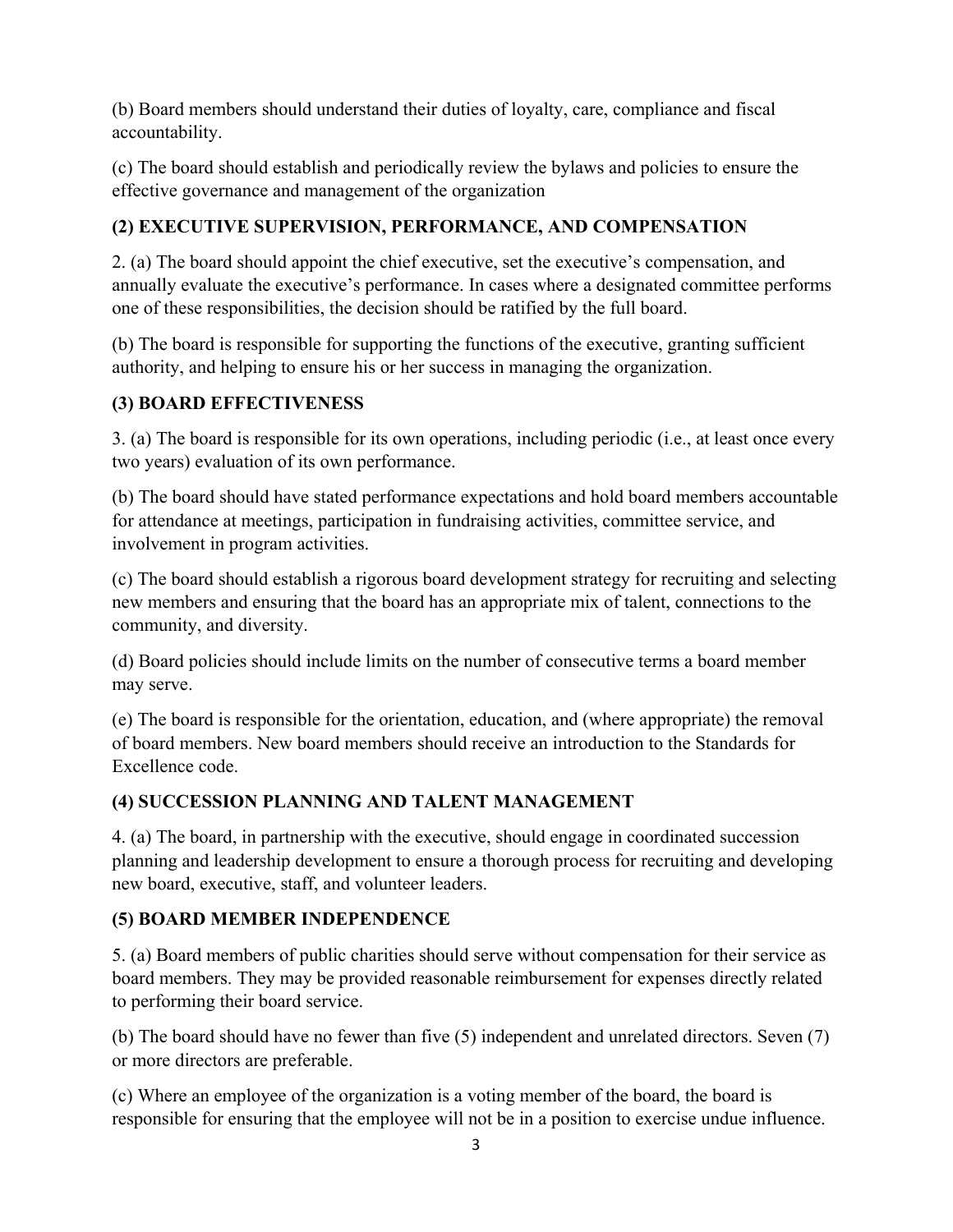#### **(6) BOARD MEETINGS**

6. (a) The board should meet as frequently as is needed to fully and adequately conduct the business of the organization. At a minimum, the board should meet four (4) times a year.

(b) Board agendas should be strategically structured around decision-making in a way that facilitates efficient, effective, and engaging meetings. Accurate minutes reflecting board and committee actions should be kept and distributed to all board and committee members.

(c) Committees with decision-making authority should report any committee actions or decisions to the full board. Those decisions must be reflected in the board minutes.

# **B. LEADERSHIP AND OPERATIONAL MANAGEMENT**

#### **(1) EXECUTIVE FUNCTIONS**

1. (a) The executive is responsible for the day-to-day management and operations of the organization. The executive should be committed to the mission of the organization and have the skills necessary to manage the paid and volunteer talent, and financial resources of the organization.

# **(2) SUPPORTING THE BOARD**

2. (a) The executive should support the board's policy and oversight function by providing accurate and timely information and resources to the board.

(b) The executive should periodically prepare for the board an overview of the compensation structure of the organization and the value of volunteer investments in the organization.

# **(3) ORGANIZATIONAL AND FINANCIAL SUSTAINABILITY**

3. (a) The executive should consider what human (staff) and financial resources are necessary for organizational sustainability and mission fulfillment. The executive should also assist the board in planning for the organization's future.

# **(4) MANAGING EMPLOYEES AND VOLUNTEERS**

4.(a) Staff and volunteers should be recruited, screened (including background checks if applicable), selected, trained, supervised, evaluated, and recognized appropriately. Staff and volunteers should be oriented to their positions, the organization, and the Standards for Excellence code, and should be provided with appropriate professional development opportunities.

# **C. CULTURAL COMPENTENCY**

1. A nonprofit's leadership should ensure that the organization has a policy, plan, or strategies in place that enables the organization to effectively serve and interact with people it serves, taking into account different cultures and backgrounds.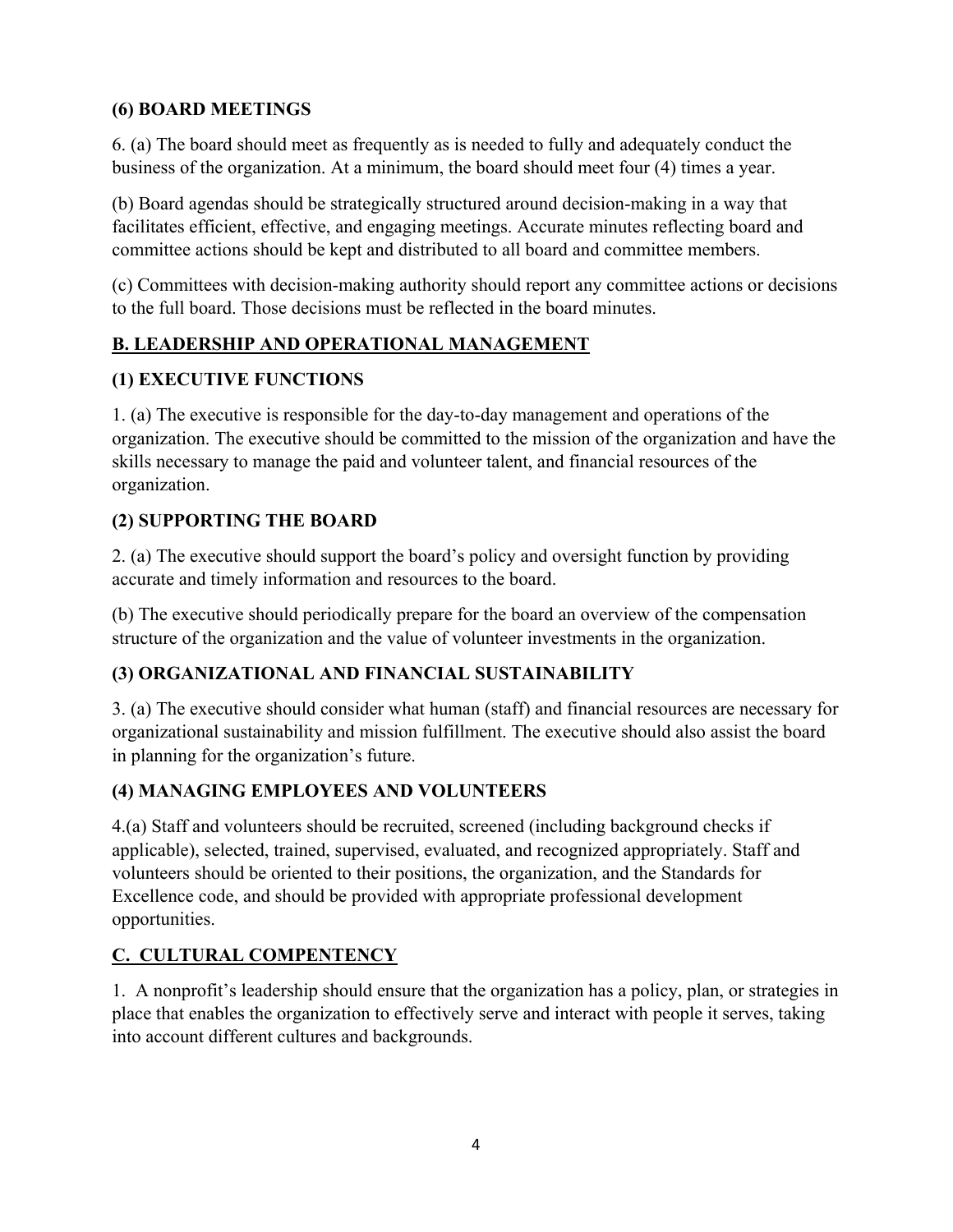#### **Legal Compliance and Ethics**

Nonprofits enjoy the public's trust, and as such, must comply with a diverse array of legal and regulatory requirements. Organizations should conduct periodic training and reviews to address regulatory and fiduciary obligations. One of leadership's fundamental responsibilities is to ensure that the organization governs and operates in a legal and ethical manner. Fostering exemplary conduct is one of the most effective means of developing internal and external trust, as well as preventing misconduct. Moreover, to honor the trust that the public has given them, nonprofits have an obligation to go beyond legal requirements and embrace the highest ethical practices. Nonprofit board, staff, and volunteers must act in the best interest of the organization, rather than in furtherance of personal interests or the interests of third parties. A nonprofit should have policies in place and should routinely and systematically implement those policies to prevent actual, potential, or perceived conflicts of interest. In this way, ethics and compliance reinforce each other.

#### **A. MAINTAINING LEGAL COMPLIANCE**

1. Nonprofits must be aware of and comply with all applicable federal, state, and local laws. This may include, but is not limited to complying with laws and regulations related to IRS filing requirements, governance, human resources, licensing, financial accountability, taxation, valuation of in-kind gifts, unrelated business income, document retention and destruction, related entities, data security, accessibility, fundraising, lobbying, and advocacy.

2. Nonprofits should periodically conduct an internal review of the organization's compliance with known existing legal, regulatory, and financial reporting requirements, and should provide a summary of the results to the board of directors.

#### **B. REQUIRED PUBLIC DISCLOSURES**

1. Nonprofits should have at least one designated representative who is responsible for ensuring that the organization is complying with both the letter and the spirit of federal and state laws that require disclosure of information to the public.

# **C. REPORTING MISCONDUCT AND WHISTLEBLOWER PROTECTION**

1. Organizations must provide employees, board members, and volunteers a confidential means to report suspected misconduct, impropriety, or misuse of organizational resources. Organizations should have in place a policy prohibiting retaliation against persons reporting improprieties.

# **D. CONFLICTS OF INTEREST**

1. Nonprofits should have a written conflict of interest policy and statement. These should be applicable to board members and staff, as well as volunteers who have significant, independent decision-making authority regarding the resources of the organization. The policy and statement should be reviewed at the time of an individual's initial affiliation with the organization and at least annually thereafter.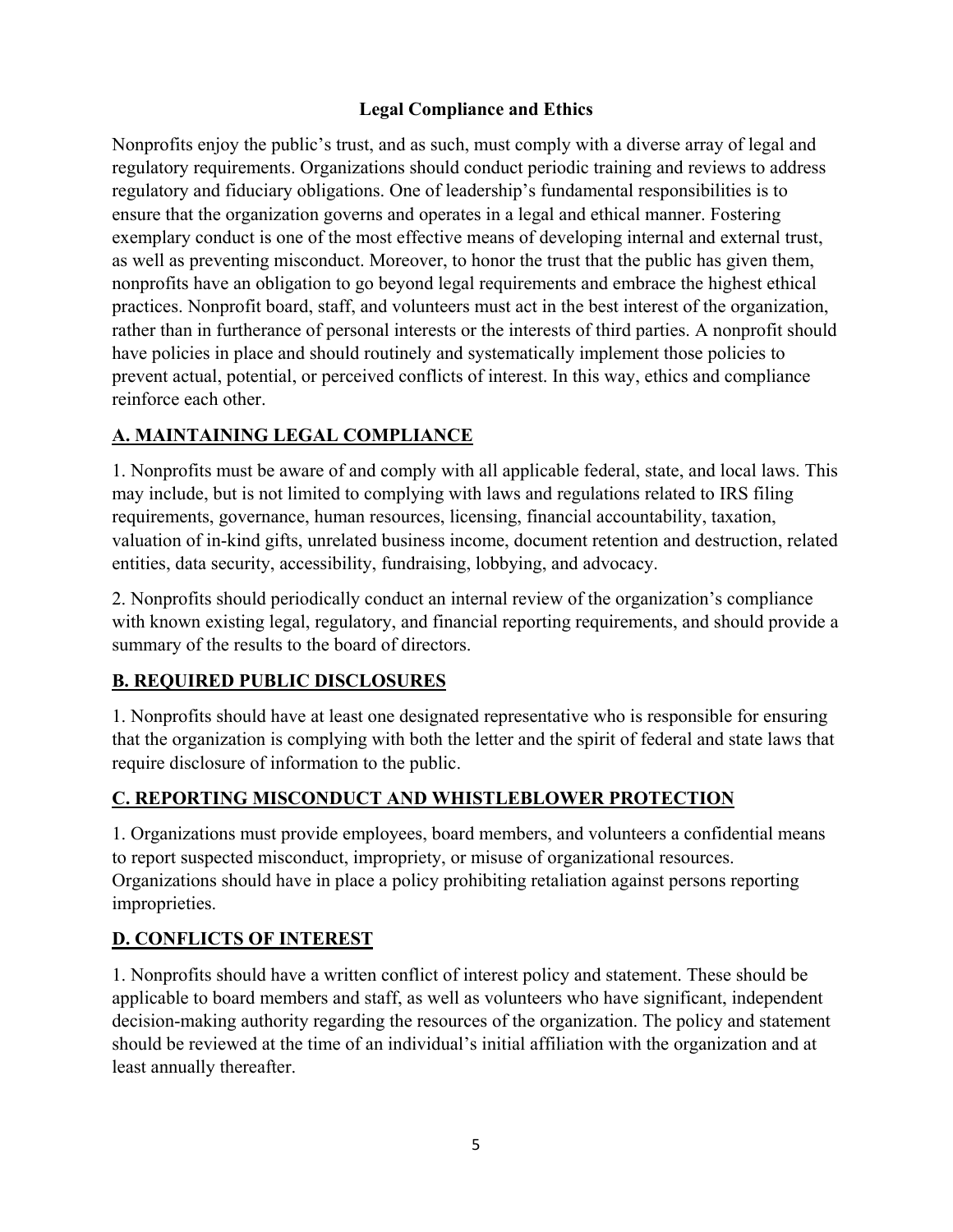(a) The conflict of interest policy should identify the types of conduct or transactions that raise conflict of interest concerns, should set forth procedures for disclosure of actual or potential conflicts, and should provide for review of individual transactions by the uninvolved members of the board of directors.

(b) Each board member, employee and, volunteer should complete and sign annually the conflict of interest statement, which provides space to disclose any known interests that the individual, or a member of the individual's immediate family, has in any business entity which transacts business with the organization or other situation which could give rise to a conflict or appearance of a conflict.

# **E. ETHICS**

(1) Nonprofits should ensure that they have an explicit and clear set of ethical principles and, as appropriate, operational or program standards that have been discussed by their board and staff and that are transparent and clear to all stakeholders.

(2) In rendering its programs or services, a nonprofit should act with the utmost professionalism and treat persons served with respect.

(3) Nonprofits should provide an effective procedure for problem solving or reporting grievances, including but not limited to, legal and ethical misconduct by the organization's employees and volunteers. The procedure should include actions for addressing and resolving complaints effectively.

(4) Nonprofits should have policies in place that protect the confidentiality and privacy of personal information.

# **Finance and Operations**

Nonprofits should have sound financial and operational systems in place and should ensure that accurate records are kept. The organization's financial and non-financial resources must be used in furtherance of tax-exempt purposes. Organizations should conduct periodic reviews to address accuracy and transparency of financial and operational reporting, and safeguards to protect the integrity of the reporting systems.

# **A. FINANCIAL BUDGETING, REPORTING, AND MONITORING**

(1) The board should annually approve the organization's budget and the organization should be operated in accordance with this budget.

(2) The organization should periodically assess the organization's financial performance in relation to the budget. A nonprofit should create and maintain reports on a timely basis that accurately reflect the financial activity of the organization. Internal financial statements should be prepared at least quarterly, should be provided to the board of directors, and should identify and explain any material variation between actual and budgeted revenues and expenses.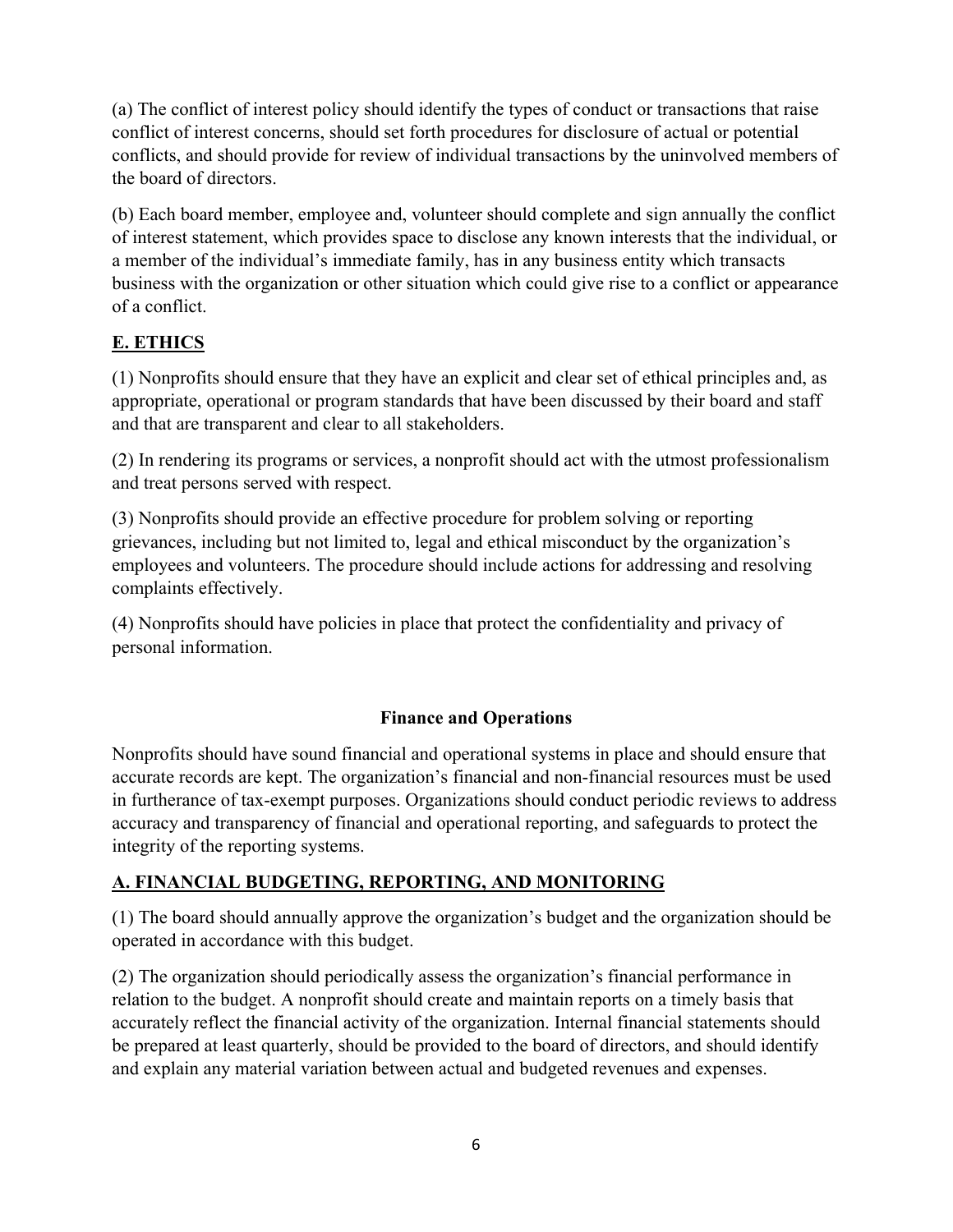(3) The board should annually review the percentage of the organization's resources spent on programs, administration, and fundraising.

(4) For nonprofits with average annual revenue in excess of \$500,000, the annual financial statements should be subject to audit by a Certified Public Accountant. The board should hire the auditor. The full board should approve the audited financial statements and receive a copy of the management letter (if any). The board should monitor the implementation of the recommendations of the management letter, if applicable.

# **B. INTERNAL CONTROLS AND FINANCIAL POLICIES**

(1) Nonprofits should have written financial policies that are adequate for the size and complexity of the organization. These policies should address investment of the assets of the organization, internal controls, purchasing, and unrestricted current net assets.

#### **C. PERSONNEL**

(1) A nonprofit should adopt written, board-approved personnel policies and procedures that govern the work, employment and conduct of employees and volunteers in the organization. Personnel policies are to comply with all applicable employment laws and regulations, and cover the terms and conditions of employment with the nonprofit in matters covering, but not limited to: equal employment opportunity and diversity, performance expectations and evaluations, employee conduct and work rules, communications, hiring processes including job references, criminal background checks and drug testing, new employee orientation processes; staff training and development; sexual, racial and other forms of harassment, workplace ethics. Likewise, confidentiality of client, employee and organizational records and information; safety and health, drug and alcohol policies and testing, use of computers and social networking, compensation and overtime, expense terms and reimbursement, benefits and leaves; discipline, layoffs and resignations, grievance resolution procedures and other policies must also be covered within the organization's personnel policies.

(2) A nonprofit should also adopt policies for its volunteers that establish the terms and conditions of volunteer service, including volunteer appointments, selection, orientation/training, supervision, evaluation, and opportunities for advancement. Volunteer policies may appropriately include some policies that are also applicable to paid employees, such as harassment and non-discrimination, safety and health, drug and alcohol testing and other policies applicable to both volunteers and employees, but should exclude policies solely applicable to paid employment, such as benefits, paid leaves and other policies.

a) Nonprofits should establish a process for upholding all current state and federal laws, regulations, and human resources practices. Policies for both employees and volunteers should be regularly updated.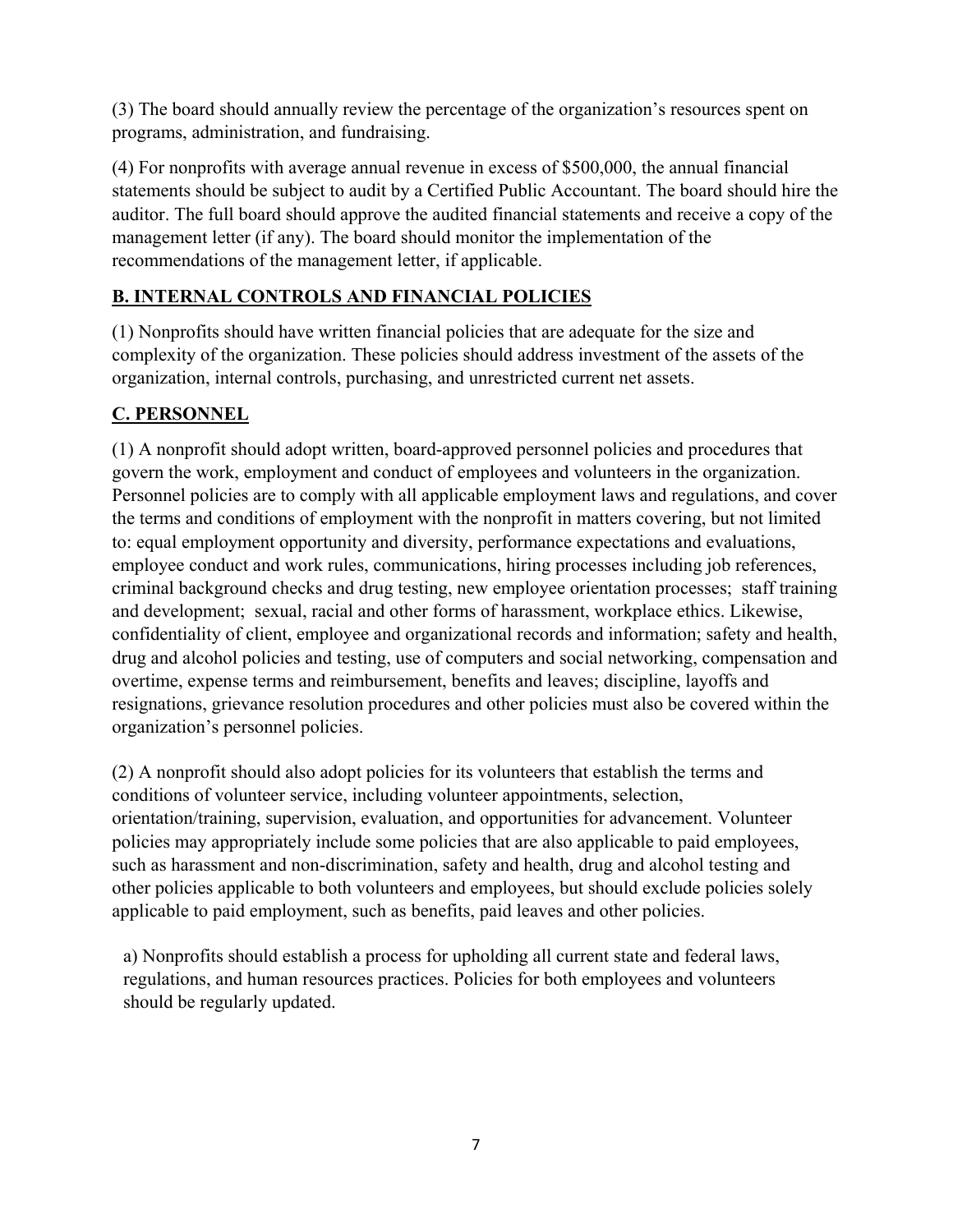b) Nonprofits should adopt a process for creating and retaining documentation such that the personnel policy manual and any newly adopted or revised policies have been reviewed and understood by each new and current employee. Likewise, nonprofits should adopt a similar process for retaining policy review and understanding documentation for each current and new volunteer.

## **D. ADMINSITRATIVE POLICIES**

(1) A nonprofit should have written, board-approved administrative policies that are periodically reviewed by the board. These policies should address issues such as: information technology, crisis and disaster planning, and communications, and social media.

#### **E. RISK MANAGEMENT AND INSURANCE**

(1) Organizations should make every effort to reduce risk and periodically assess the need for insurance coverage in light of the organization's activities and its financial capacity. A decision to forego general liability insurance coverage or Directors and Officers liability insurance coverage should only be made by the board of directors and should be reflected in the minutes for the meeting at which the decision was made.

#### **Resource Development**

The responsibility for resource development is shared by board and staff. Nonprofit organizations depend on an array of sources of financial support. An organization's resource development program should be maintained on a foundation of truthfulness and responsible stewardship. Its resource development policies should be consistent with its mission, compatible with its organizational capacity, and respectful of the interests of donors, prospective donors, and others providing resources to the organization.

#### **A. RESOURCE PLAN**

(1) Nonprofits should have a resource development plan in place. The plan should outline a framework for ensuring appropriate financial resources for the organization, and a reasonable process to evaluate cost effectiveness of all resource development activities. Ideally, the resource development plan should include all diversified income sources to avoid dependence on a single source. The resource development plan should be board-approved, regularly reviewed, and in accordance with the organization's budget.

(2) A nonprofit's fundraising costs should be reasonable over time. On average, over a five (5) year period, a nonprofit should realize revenue from fundraising and other development activities that are at least three times the amount accounted for as fundraising costs. Organizations whose fundraising ratio is less than 3:1 should demonstrate that they are making steady progress toward achieving this goal, or should be able to justify why a 3:1 ratio is not appropriate for their organization.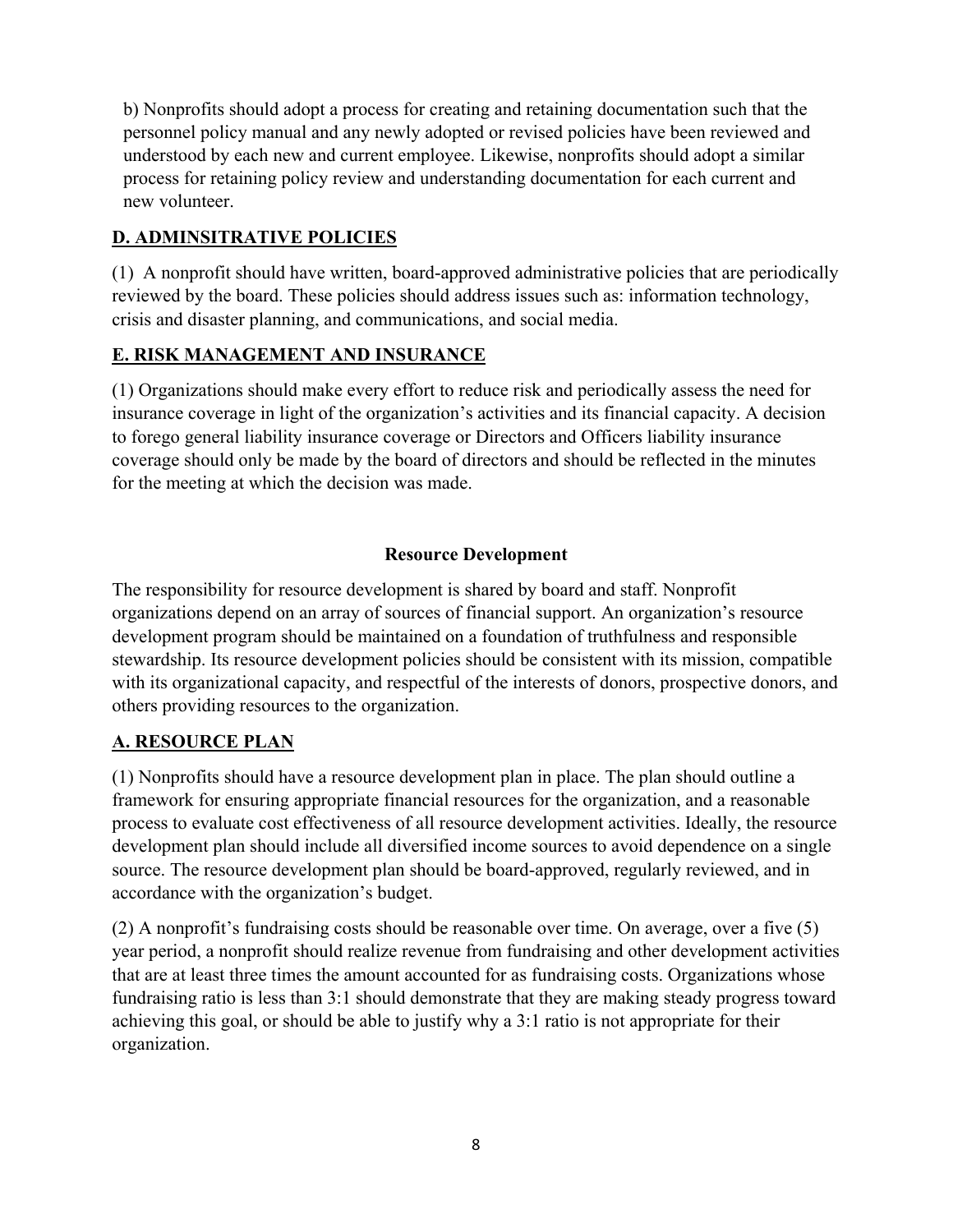# **B. SOURCES OF INCOME**

(1) When determining what types of income sources are pursued by a nonprofit to meet its mission, the organization should carefully consider their impact on the population served, its demographics, and overall mission alignment. The organization should also assess these sources of income for feasibility and any associated risk.

## **C. DEVELOPMENT ACTIVITIES**

(1) Solicitation and promotion materials should be accurate and truthful and should correctly identify the organization, its mission, and the intended use of the solicited funds.

(2) All statements made by the nonprofit in its fundraising appeals about the use of a contribution should be honored.

(3) Solicitations should be free from undue influence or excessive pressure, and should be respectful of the needs and interests of the donor or potential donor.

# **D. DONOR RELATIONSHIPS AND PRIVACY**

(1) Nonprofits should respect the donor's right to determine how their name and contact information is used, including providing opportunities to: remain anonymous; request that the organization curtail repeated mailings or telephone solicitations from in-house lists; and have their names removed from any mailing lists which are sold, rented, or exchanged.

(2) Nonprofits must honor the known intentions of a donor regarding the use of donated funds.

# **E. ACCEPTANCE OF GIFTS**

(1) An organization should have policies in place to govern the acceptance and disposition of charitable or in-kind gifts that are received in the course of its regular fundraising activities. These policies should include procedures to determine any limits on individuals or entities from which the organization will accept a gift, the purposes for which donations will be accepted, the type of property which will be accepted, and whether to accept an unusual or unanticipated gift in light of the organization's mission and organizational capacity.

(2) Valuation of goods donated and in-kind services received are recorded in the financial reports of the organization following IRS and GAAP guidelines. Among the key concepts used for valuing goods and services received are the market value at the time of receipt placing particular emphasis in identifying goods and services that enhance the value of the organization.

# **F. FUNDRAISING ON BEHALF OF THE ORGANIZATION**

(1) Resource development personnel, including both employees and independent consultants, should not be compensated based on a percentage of the amount raised or other commission formula.

(2) When using the services of a paid professional fundraising consultant, organizations should only use the services of professional solicitors and fundraising consultants who are properly registered with the appropriate state authorities.